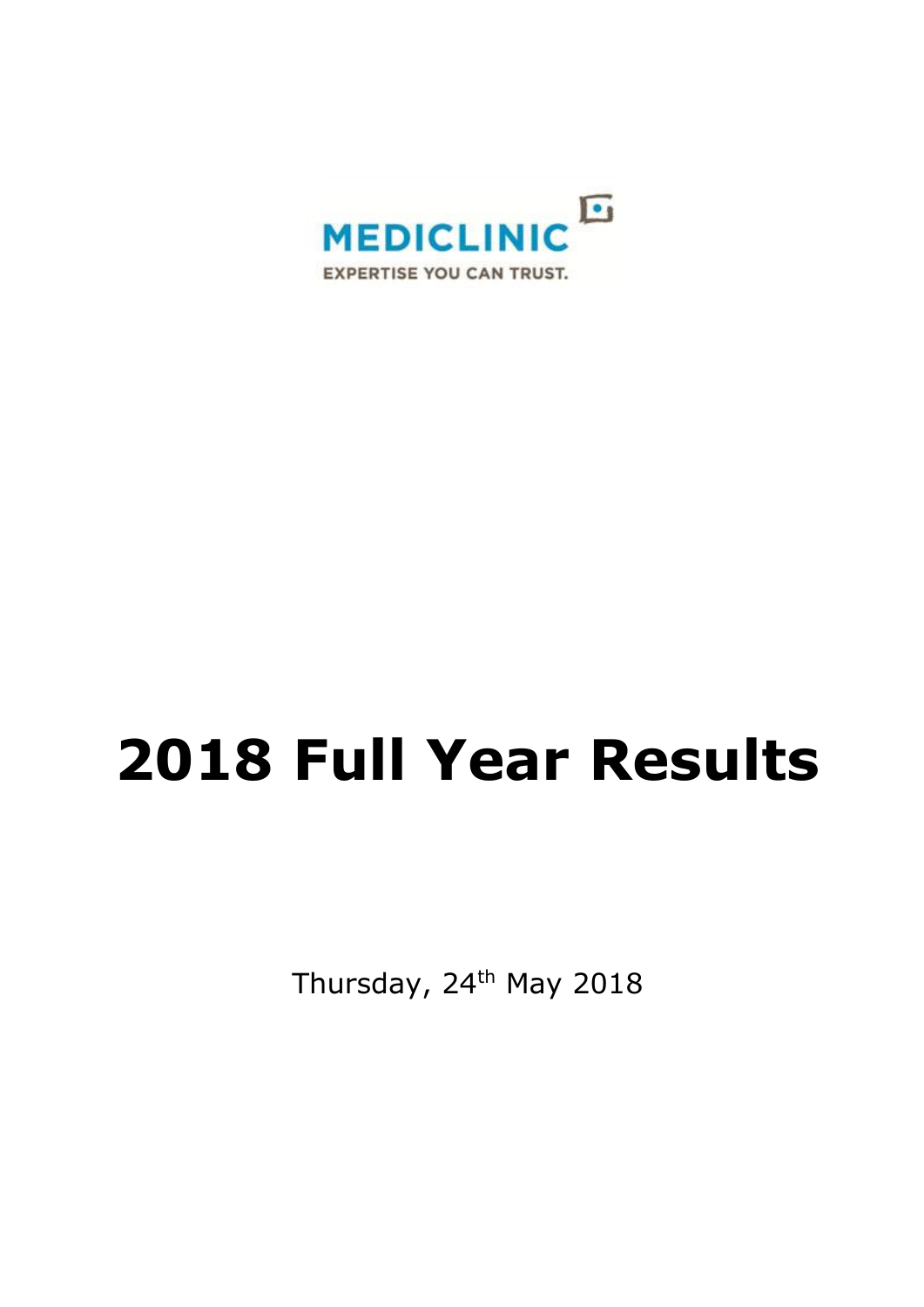## **Introduction**

James Arnold

*Head of IR, Mediclinic International*

Thank you, and good morning everybody. Thanks very much for joining us. Before I hand over to Danie and Jurgens, who will take you through today's results presentation, just wanted to quickly do the formalities, and point to slide two, with regard to the forward-statements. And at the end of the presentation, we will take questions from the line and from the audio webcast. And we'll moderate that, so we will get your questions seen to. If we don't get through all of the questions, please do follow up with me at the end of the presentation. On that note, I'll hand over to Danie. Thank you.

## **Mediclinic International 2018 Full Year Results**

#### Danie Meintjes

#### *CEO, Mediclinic International*

Thanks, James. And let me start by welcoming all of you on this audio webcast, and also those on the conference call. Thank you for joining us this morning. As you know, this will be my last results presentation before I retire as CEO, and when Dr Ronnie van der Merwe will take over from  $1^{st}$  June. I will also introduce Ronnie to you at the end of this presentation.

So to start with, on slide five, just a brief summary of our business. The demand for quality healthcare services continue to grow, driven by the well-known factors, amongst others: ageing population, disease burden, new technologies, and consumerism. With our well-established international footprint in diverse markets, we believe Mediclinic is wellpositioned to benefit from this growth.

Our strategic approach is to use our international scale to the benefit of the Group. We have made good progress to standardise back office systems, and we have invested to build capacity and capabilities in our International Data Warehouse, and the Analytical Teams. We've unlocked meaningful synergies via our international procurement approach, and we are in the process to expand this further.

The culture of sharing best practices – whether it be administrative or clinical – is wellembedded in our Group. A good example is the support that the Swiss Oncology Team gave to our Mediclinic Middle East team, when they commissioned the City Hospital's Cancer Unit. The same will be done when they commission the Mediclinic Airport Road Hospital in Abu Dhabi, when they open a comprehensive Cancer Unit.

I am particularly proud of what we have achieved as a Group over the more than three decades. I am particularly proud and confident that we have built up a competent and experienced International Management Team, functioning in a well-embedded, value-based culture. I have no doubt that we are well-positioned to deliver long-term value to our shareholders.

Now, to the summary of this year's financial results. I'm on slide six. On an adjusted basis, we were marginally ahead of expectations, as reported at our trading update last month.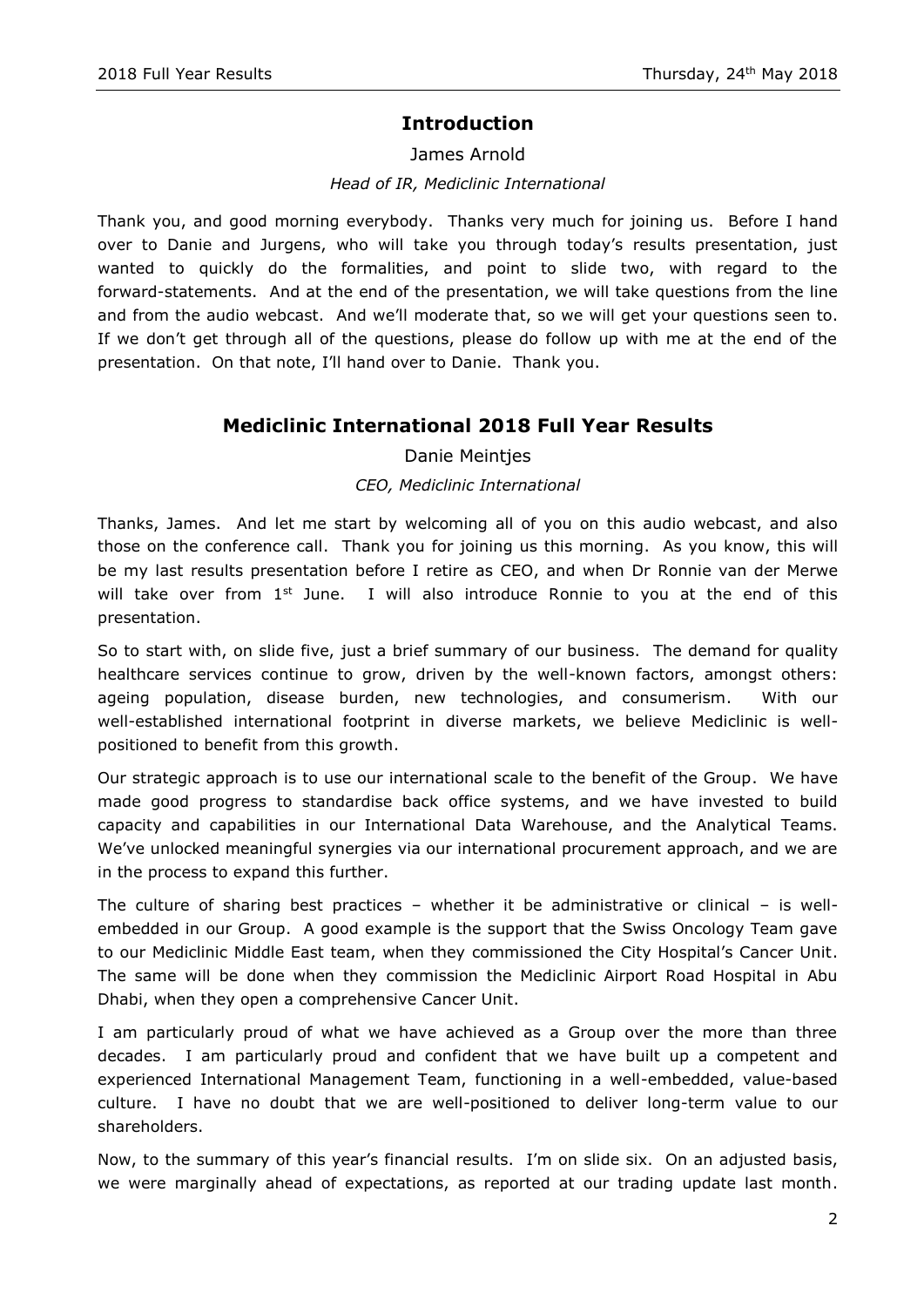Revenue was up 4%, EBITDA up 3%, and a Group EBITDA margin of 17.9%, with earnings per share up 1%. Jurgens will unpack the detail of the numbers on a Group and a divisional basis. I will deal with each of the operational divisions in detail later, but at the high level. As you know, Hirslanden faced two regulatory changes that impacted the business during this year. Firstly, the new TARMED tariffs, implemented from the  $1<sup>st</sup>$  of April 2018. And secondly, the evolving changes related to the lower tariffs of the less complex day surgery cases, which was introduced during this – last year. This led to a lower EBITDA margin, in line with expectations, of 18.3%. Southern Africa performed well in the second half of the year, supported by effective cost management, leading to a slight increased EBITDA margin of 21.5%, ahead of expectation. And in the Middle East, we were pleased with the strong second half performance of the Abu Dhabi business, clearly now moving in the right direction, following the actions that we took. This, combined with the continued good performance of the Dubai business, led to 100 basis points increase in the EBITDA margin at 12.7%, again, ahead of expectation. Spire financial contribution was impacted by exceptional provisions for liabilities, mainly related to the well-documented Eoin Patterson[?] case, and the closure of a specialised Cancer Unit.

Finally, I can report that trading so far, in the new financial year, is in line with our expectation, and guidance therefore remains unchanged. I will now hand over to Jurgens, who will take you through the detailed financial results. Jurgens?

## **Financial Results**

## Jurgens Myburgh *Group CFO, Mediclinic International*

Thank you, Danie, and good morning everyone. And thank you for your time this morning. And starting with financial review, with an overview of the income statement, I'm on page eight of the presentation.

Group revenue is up 4% year over year. The increase was due to improved second half performances in Southern Africa and the Middle East divisions, offset by the weakness in Switzerland, where the second half was affected by the evolving changes in the market and regulatory environment. Our full year adjusted operating profits and margins were impacted by revenue shortfalls in Southern Africa and Switzerland, but at the same time, helped by our cost management and staff efficiency programmes. Adjusted depreciation and amortisation was up 5%, to £145 million, in line with the continued investment programme, expanding the asset base to support growth, enhance our patient experience, and also improve clinical quality.

Our net finance costs benefitted from the refinancing of the Swiss debt in 2017, about halfway through the year, and interest received on surplus cash balances in Southern Africa.

Excluding exceptional, non-deductable charges, the normalised effective tax rate was 20.8% for the year, increased by the high proportion of contribution to profit in the Southern African operations. Our investment in Spire is accounted for on an equity basis, recognising the reported profit after tax, for Spire's financial year, to  $31<sup>st</sup>$  December 2017, which is materially impacted by a number of exceptional charges, as already alluded to by Danie earlier. So our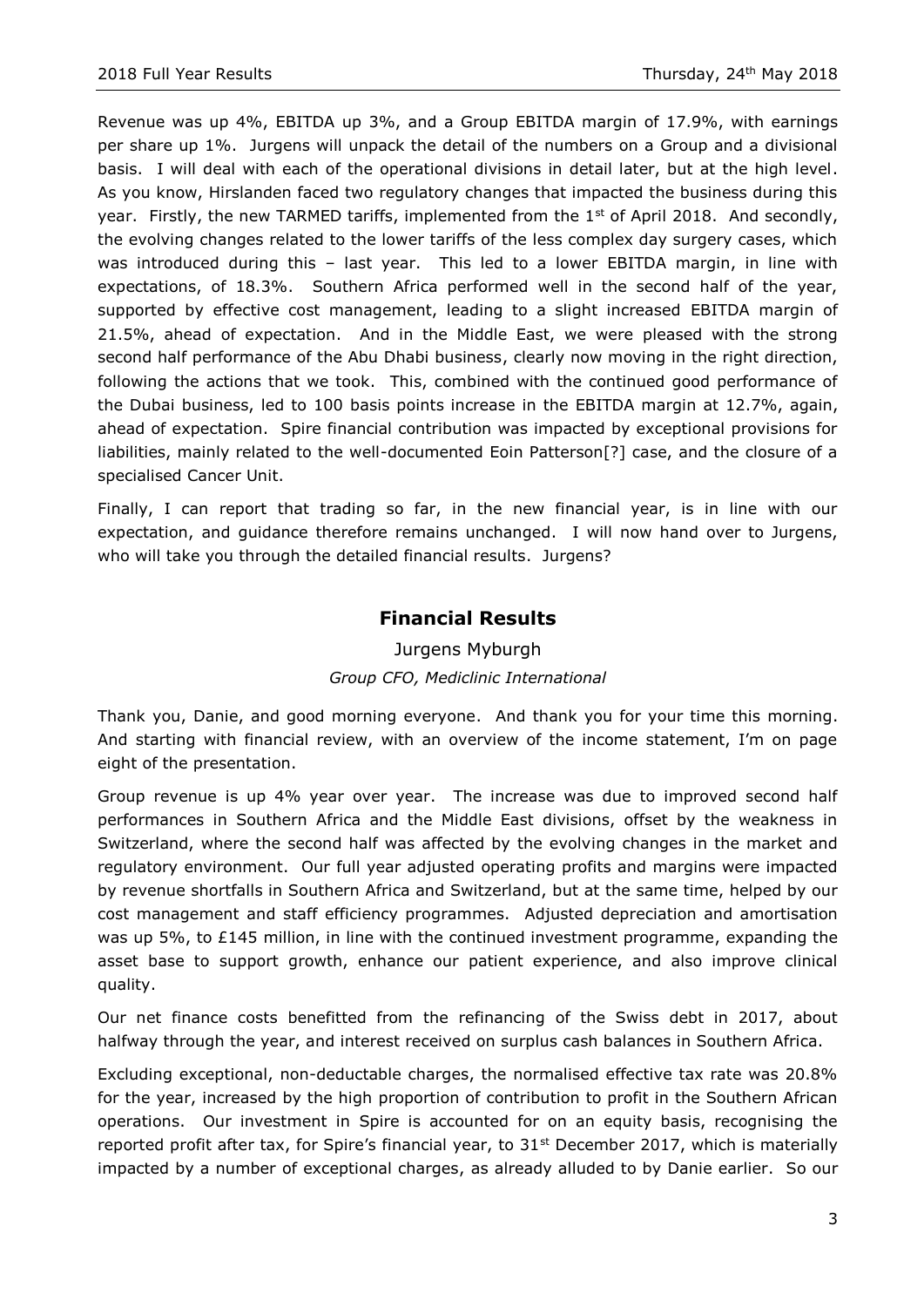income from associates was £2.8 million for the year. Adjusted earnings were up 1% to £221 million, with adjusted earnings per share up 1% to 30p. Excluding the impact of Spire's exceptional charges mentioned earlier, adjusted earnings per share for the period was up 5%, at 31.3p.

Turning the page to a further analysis of Group revenue. You'll see here, Hirslanden revenues were up 1.8% from flat inpatient revenues, and an 8% increase in outpatient revenues, which now contribute around 19% of the division's total revenue. Revenue was down 1.2%, if you were to exclude the acquisition of Linde, which happened in July last year. Following a first half in which patient volumes were impacted by the timing of Easter and other public holidays, the Southern African division delivered an improved and stronger than expected second half performance. Despite a continued weak macroeconomic environment, stable medical insurance membership and certain funder interventions, revenue in Southern Africa increased by 5% to just over 15 billion rand. After reaching an inflection point, the second half revenue in the Middle East division increased by 6% comparatively, and by 12% sequentially.

Over the page we show the revenue bridge year over year. Some further analysis on that. You'll see here the positive constant currency contribution from Switzerland and Southern Africa, as well as Dubai. Also the tailwinds from currency movements, predominantly from the rand-pound sterling exchange rate. Also important to note on this graph, is the reduced offset from Abu Dhabi. Last year this time, there was a – that was a negative contribution of £64 million, and as you'll see there, for this year it's 16 million. In fact, on a like for like basis, excluding units that were either sold or closed, Abu Dhabi showed a marginal year on year growth. Further, the positive momentum in the second half of the year in Abu Dhabi through a positive contribution of £8 million, versus a £24 million decline in the first half, in constant currency terms.

Over the page, on page 11 of the presentation. Hirslanden's adjusted EBITDA decreased by 7% in FY18, to 318 million Swiss francs, with the adjusted EBITDA margin decreasing to 18.3%, from 20%. This reflects the impact on revenue of changes in the market and regulatory environment, as well as the continued investment costs relating to Hirslanden 2020 strategic programme, offset by the benefit from cost management programmes and efficiency savings. Southern Africa's adjusted EBITDA increased by 6% to 3.2 billion rand, resulting in the adjusted EBITDA margin increasing to 21.5% from 21.2%, as the ongoing shift in case mix with[?] medical versus surgical cases and lower patient volumes were more than offset by cost management and efficiency initiatives. In the Middle East, the FY18 adjusted EBITDA increased by 9% to 397 million dirhams, following a strong second half operating performance. The adjusted EBITDA margin was ahead of expectations, increasing to 12.7%.

Over the page, on the earnings per share bridge. Adjusted earnings per share was up 1% to 30p, reflecting good contributions from Southern Africa and the Middle East. The contribution to earnings from the Middle East is of course pronounced, due to the lack of company taxes in the UAE. Excluding the impact of Spire's exceptional charges mentioned earlier, adjusted earnings per share for the period was up 5%, at 31.3p.

Turning then to the balance sheet. On the balance sheet, you have firstly, the currency had a headwind impact on the numbers, whereas on the income statement, as I mentioned earlier,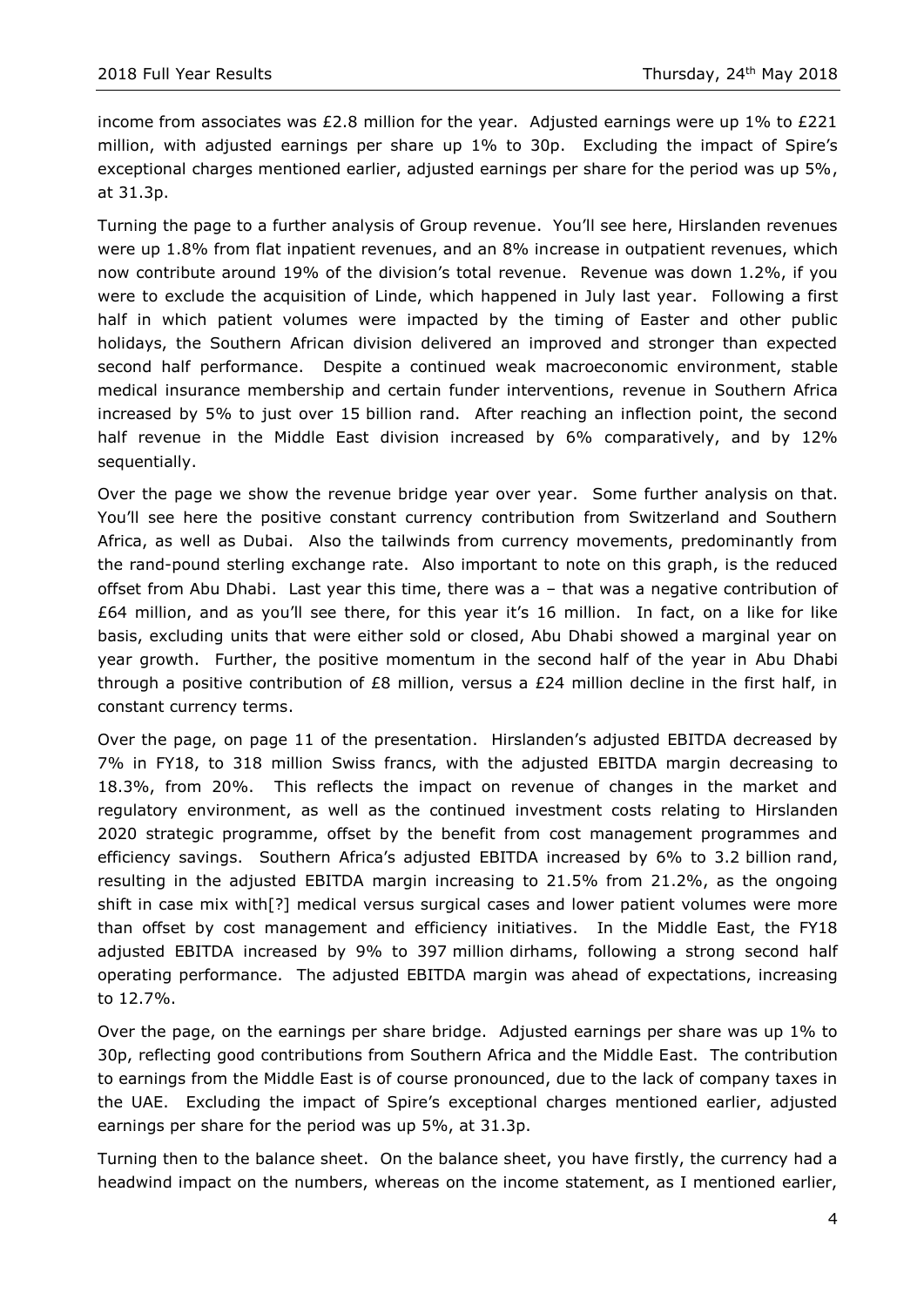it was a tailwind. The fixed asset base included the increase of  $E220$  million on capital projects fixed asset position in line with the continued investment programme, expanding the asset base to support growth and enhance patient experience and clinical quality. In addition, the closing balance increased by £140 million, as a result, largely, of the Linde acquisition.

In line with the requirements of IFRS, the Group performed an annual review of the carrying value for goodwill and other intangible assets at year end. In Switzerland, the changes in the market and regulatory environment affected key inputs to the measurement process that gave rise to impairment charges against goodwill and indefinite life[?] trade names, of £300 million and £260 million respectively. The impairment charge is non-cash, and excluded from adjusted earnings. Remaining trade names will be amortised from FY19 onwards.

As part of our year-end review of nine financial assets in Hirslanden, an impairment charge of  $£84$  million is recognised against properties. At  $30<sup>th</sup>$  September 2017, at the half year, the market value of the investment in Spire was below the carrying value, and an impairment test was performed. In particular, the Group adjusted the value in use calculations for the guidance announced by Spire in 2017, about the 2017 financial performance, and the related impact on short to medium-term growth rates. And we revisited the other key assumptions in this context. As a result, at that time, an impairment charge of  $£109$  million was recorded against the carrying value. At year end, a further test – impairment test was performed, and hope[?] for the impairment was recognised. In October 2017, the Group completed the refinancing of Hirslanden's secured long-term bank loans, with a 25 basis point reduction in the cost of debt on a like for like basis, and an extended maturity profile until at least 2023. The new facilities totalled 2 billion Swiss francs.

Net debt to EBITDA at a Group level remained in line with last year, at 3.3 times leverage. It was also monitored and managed at provisional operating levels, in line with the principle of responsible leverage, with no cross guarantee or cross default between the different geographies.

Over the page on 14. Cash flow continues to be a strong focus in the Group, as well as in the broader Group as well. Operating cash generated is used to fund expansion initiatives, driving further growth, with strict hurdle requirements. I'll discuss in the individual sections, the reason in Hirslanden and the Middle East, for receivables build-up.

Turning then to capital expenditure. In FY18, the Group invested £138 million in expansion capital projects and new equipment, and  $£107$  million on the replacement of existing equipment and upgrade projects. Hirslanden CapEx reduced by some 27% year over year, due to increased focus on capital allocation. The division continues to invest in Hirslanden 2020. In Southern Africa, the total number of licensed beds increased marginally during the year to 8131, with no new build plans currently envisaged. The major component of the expansion capital expenditure was, and remains, the Mediclinic Parkview Hospital in Dubai. The hospital is expected to be completed ahead of schedule, and on budget. In FY19, the Group expects to invest £163 million and £126 million on expansion and maintenance CapEx respectively.

Turning then to the detailed analysis of Hirslanden, on page 16 of the presentation. Hirslanden revenues were up 2% year over year. The income statement includes Linde, which was consolidated effective from July 2017, and delivered a good operating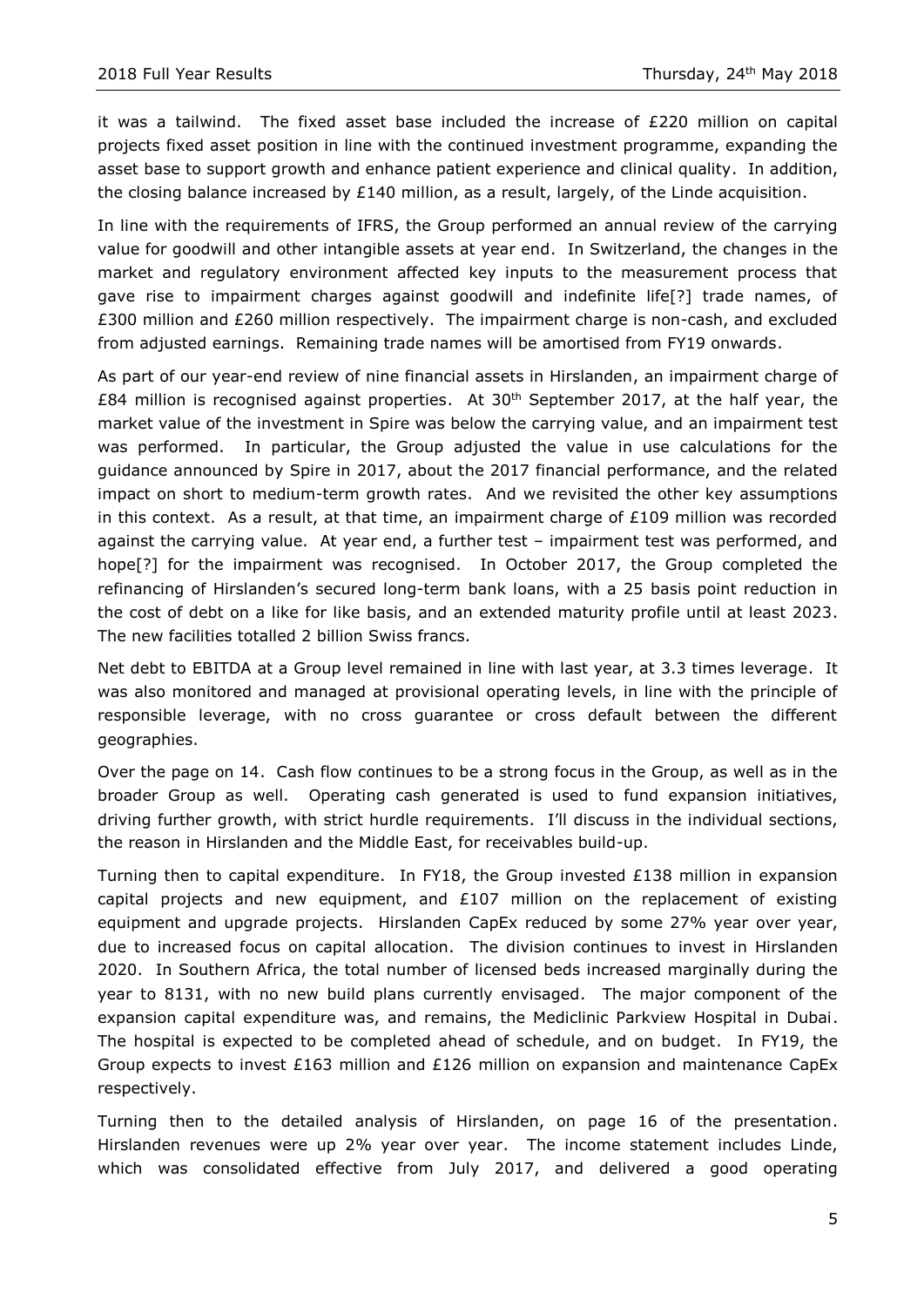performance, following its successful integration. In the current year, Linde contributed some 52 million Swiss francs to revenue. So excluding Linde, revenue was down 1.2% year over year. Underlying revenue was impacted by the timing of the Easter period, a subdued summer market, the continued change in the insurance mix, and as Danie mentioned earlier, the implementation of the TARMED tariff adjustment from 1 January 2018, and the evolving outmigration of care initiatives. That became effective in four additional cantons, including Zurich, from  $1<sup>st</sup>$  January this year.

The gradual insurance mix change continued, with a 10% increase in general insured patients, and a 3% decline in supplementary insured patients. This was, however, exacerbated by the inclusion of Linde, which has[?] an approximate 70% generally insured patient mix. So if you were to exclude Linde from that number, the growth in generally insured patients was 3%, and not the 10% as I reported earlier.

We reacted to the reduced volumes and changing regulatory environment by addressing our cost base, and improving efficiencies. This was done off a high base, given the good FY17 we had. And therefore, the benefit of the restrictive [inaudible] targets and reduction of labour cost became effective from the summer onwards. The annualised effect of cost savings will be reflected in the new year. [Inaudible] includes approximately 5 million Swiss francs for acquisitions made during the year, and further reflects the ongoing capital investment made in the business. Operating expenses continues to absorb the ongoing cost of rolling out Hirslanden 2020 and Hit[?] 2020 in particular, and other corporate initiatives at around 10-15 million Swiss francs per annum.

The refinance of the Hirslanden debt facilities, as I referenced earlier, reduced the credit margin by 25 basis points, and gave rise to lower amortisation of capitalised finance cost. The effective tax rate is skewed by the one-off impairment across the portfolio. The adjusted effective tax rate is approximately 20%, which is in line with prior years. Cash conversion was impacted by a build-up in receivables, due to changes in billing process in a number of our larger hospitals. We continue to target 100% conversion. As discussed earlier, we reduced our capex spend in Hirslanden, and target to keep this new number constant in FY19. FY18 includes 16 million Swiss francs for Hirslanden 2020.

Hirslanden continues to adapt to its business model, to address the trends in inpatient and outpatient activity, driven by the evolving regulatory environment in Switzerland, and the ongoing insurance mix change, whilst returning excellent clinical performance. The continued investment in the Hirslanden 2020 strategic programme is part of the long-term strategy to adapt to this changing environment, whilst also delivering cost savings and operational efficiencies for the division over time. The pace of regulatory change, and its impact on the business continues to evolve, and we are monitoring it closely to adapt accordingly.

In FY19, Hirslanden expects modest revenue growth, supported by an increase in average bed capacity for the year, largely related to Linde. As a result of the regulatory and market trends more than offsetting the benefits of cost savings and efficiency initiatives, the FY19 EBITDA margin is expected to contract by around 100 basis points from FY18.

Over the page then, to Southern Africa. In Southern Africa, revenue was up just over four – over 5%, slightly ahead of expectations, due to an improved second half performance. Volumes for the full year were impacted by a generally continued weak macroeconomic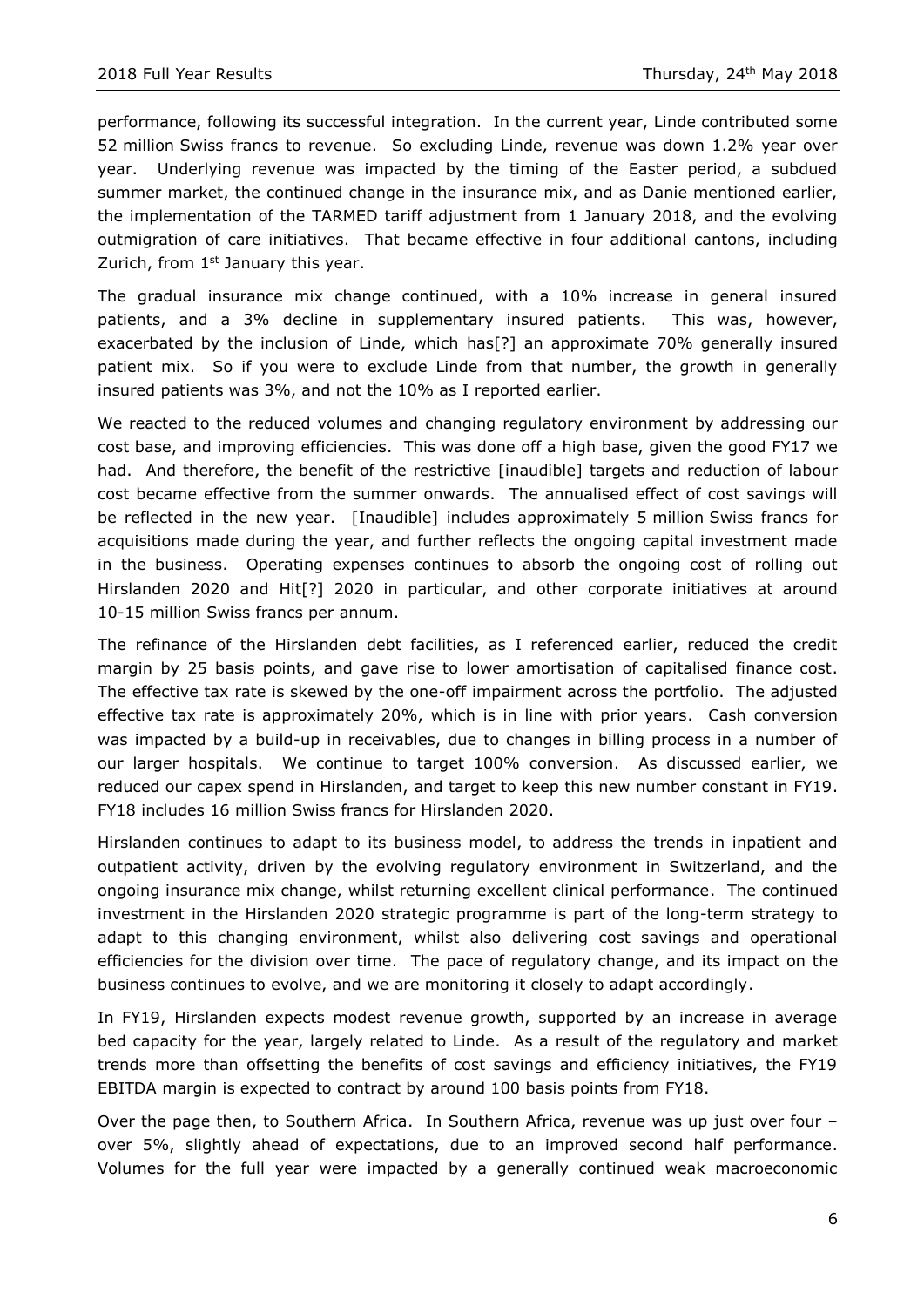environment, fewer ordinary working days, funder interventions, and increased competition. In the second half of the year, volumes were up 0.5% comparatively. The increase in revenue per bed day was largely due to inflation, and the mix change in the business. All credit to the local Management Team, as they reacted swiftly to the volumes, and implemented an extensive cost management programme that included headcount freezes, staff efficiency measures, corporate and administrative cost saving. The result was an increase in the EBITDA margin, to 21.5%. In line with our commitment to quality care, we expect to continue to invest in resources, and repairs and maintenance, and thus deliver over the medium term, an EBITDA margin broadly in line with previous years. PNA[?] increased by 7%, to 496 million rand, mainly because of an increased spend on medical equipment. The effective tax rate was in line with the expectation, but up from last year, which included a provision for deferred tax on an assessed loss not previously recognised.

In FY19, the division expects there to be stable medical insurance membership, and no forecast increase in big capacity. FY19 revenue growth will be driven by an expected increase in bed days sold, of 1-2%, largely as a result of an increase in productive days compared to the prior year, combined with tariff increases broadly in line with inflation. As mentioned, the medium-term EBITDA margin from Southern Africa is expected to remain broadly in line with previous years.

Finally then, on the Middle East. The Middle East division increased revenues by 1% on a reported basis, and by 4% when excluding the units that were either sold, or identified for sale or closure, in the current and comparative period. Mediclinic City Hospital, with the north wing extension that houses the comprehensive Cancer Centre, and Al Jowhara Hospital in Al Ain, showed good growth that beat expectation. The Abu Dhabi hospitals and clinics has, and will continue to benefit from measures implemented during this financial year, to align the business and operations with Dubai, including filling doctor vacancies and implementing a targeted insurance mix change. The rebranding of the Al Noor Hospitals and their clinics to Mediclinic was completed in FY18. And as a result, the Al Noor brand name recognised as part of the combination was fully amortised.

Trade receivables continued to increase during the year, and especially during the second six months, as revenues picked up. The good news is that the charge for provision for impairment of trade receivables has reduced year over year. And we forecast to reduce this number even further in the coming year. The increase in trades receivables led to a decline in cash conversion, which is under continued focus, and has already yielded good results in collections, during March and April.

In FY19, the Middle East division is expected to deliver revenue growth in the low double-digit percentage range, reflecting the underlying operating performance of the business, and additional bed capacity coming online in the second half of the year. Please note though, that this includes the adjustment for the adoption of IFRS 15, and as a result, certain operating expenses are reclassified and set off against revenue. On a pro-forma basis in FY18, we'd expect that offset to gross revenue to be approximately 84 million dirhams. The EBITDA margin of the existing operation is expected to increase by around 250 basis points, and to continue improving year over year, to around 20% in FY22. As a result of the early opening of Mediclinic's Parkview Hospital, and the updated schedule for the planned upgrade and expansion projects in Abu Dhabi, the ramp-up cost associated with these projects are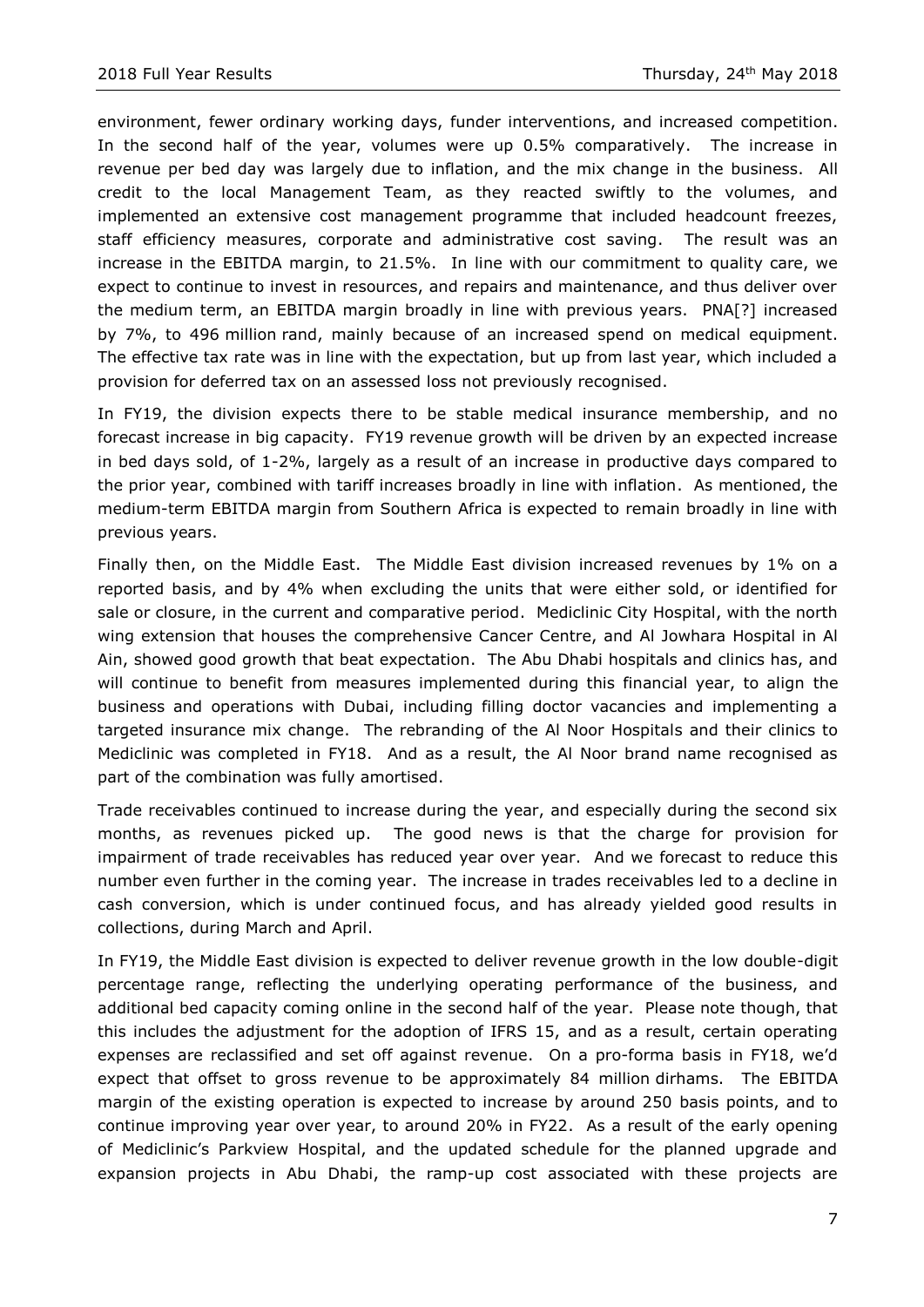expected to offset the margin of the existing business by around 250 basis points per annum, between FY19 to FY21, reducing thereafter.

With that I will hand over to Danie, to go through the operational reviews.

## **Operational Review**

Danie Meintjes *CEO, Mediclinic International*

Thank you, Jurgens. I'm on slide 20 now, the Hirslanden operational overview. We are very proud of Hirslanden's position as the leading private hospital group in Switzerland. The division is, however, as Jurgens referred to it, having to adapt to the current market and regulatory environment. As we reported at the half year results, lower occupancies were driven by a quiet summer period, as well as the evolving regulatory landscape. Outmigration is a reality in Switzerland now, with lower tariffs for less complex day surgery cases. It is a complex and a multi-dimensional issue, but we are actively working on a bespoke strategy per hospital, to mitigate this as effectively as we can.

The Hirslanden 2020 strategic programme is ongoing, and just to remind you, the programme has two focus areas. The first is focused on growing the outpatient business, on how to enlarge the Hirslanden's footprint, and how to offer a better network of Hirslanden facilities. This now includes the finding of the best solution to address the outmigration of care trend, as well as how to incorporate this in the broader outpatient strategy.

The second part of Hirslanden 2020 is to simplify, standardise and centralise mostly back office processes and systems, including the standardised ICT solution. It is being rolled out in a phased approach, and I'm happy to report that the Zurich hub – including two large hospitals, and a corporate office – effectively switched over to the new system on  $1<sup>st</sup>$  April, and we were very happy with the result of that. We have already fully integrated the recently acquired 115-bed Linde Hospital. We completed the rebranding, and I'm pleased to report that Linde has contributed positively to Hirslanden. Jurgens referred to the increase in the insurance mix. And he also referred to it, that it was mainly impacted by the inclusion of the Linde Hospital, that has round about a 70% general insured mix.

Over to slide 21, Southern Africa. As you know, we have a leading – we are, is a leading provision of private healthcare in South Africa, for over 30 years now. And again this year, the team performed well, despite the current macro and political backdrop, and with no growth in the number of medical insured life. Volumes increased in the second half of the year, following the slow start in April last year, due to an increased number of public holidays. Jurgens referred to the 6.7% increase in revenue per bed day. It is worth mentioning that we are seeing an upward trend in our case mix index, and an increased usage of the High Care and the Intensive Care Units, supporting the higher income per bed day as a result of the higher acuity. The Mediclinic Southern Africa team did a magnificent job to manage the costs across the business, while still maintaining high patient satisfaction scores, as reflected in the Discovery Health list of top 20 hospitals, as well as in our [inaudible] patient satisfaction scores as we measured it.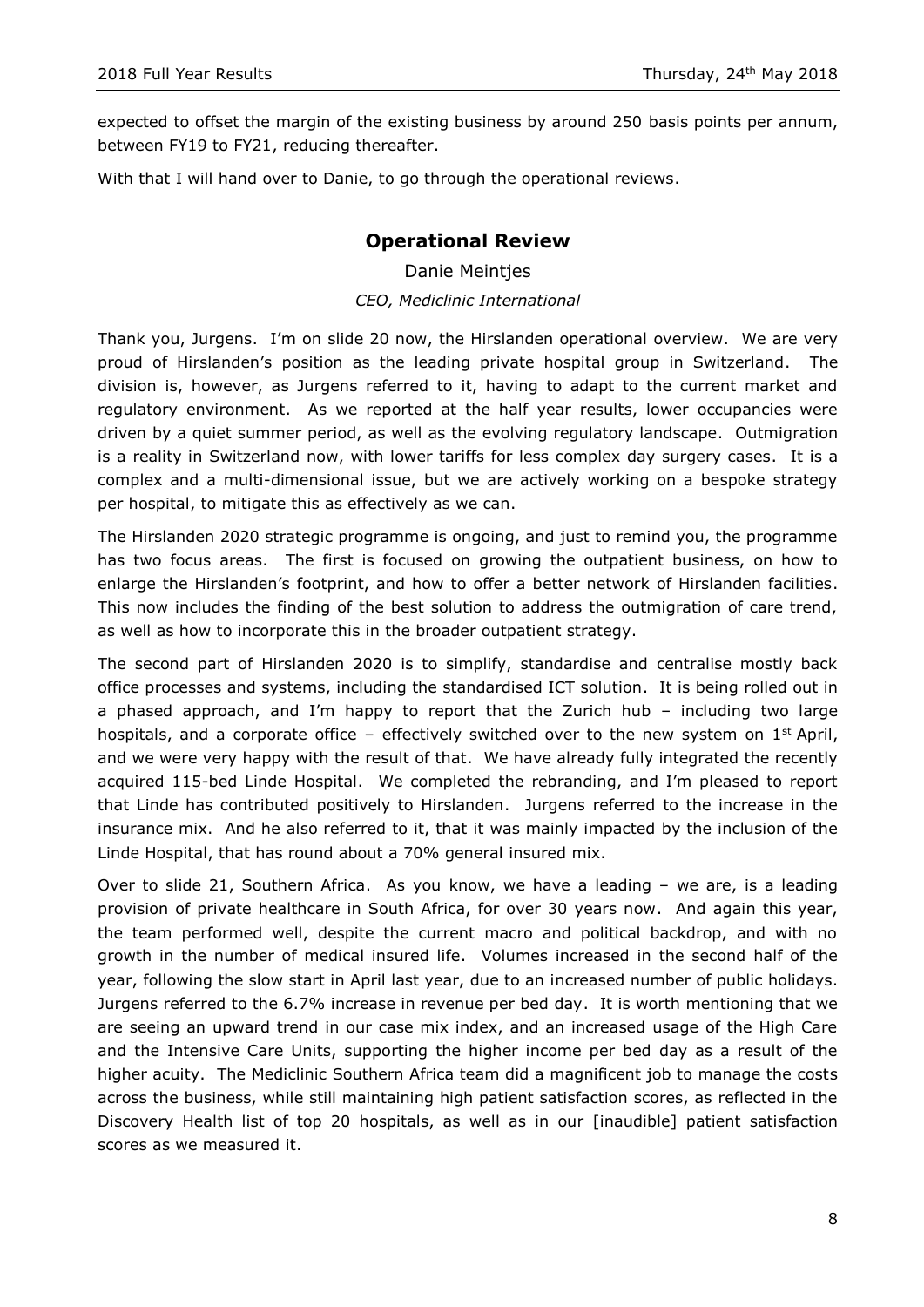As a result of the cost management, the EBITDA margin improved, as Jurgens referred to it. Also just to emphasise, although cost and margin management are important, and a key focus, we are not prepared to risk clinical quality, or our brand reputation, to protect margin. We always strive to keep a healthy balance, and as Jurgens mentioned, we will invest more this year in areas of clinical focus, and would therefore expect the margin to remain around 21%.

In terms of capacity growth, you will see that in the annexures, that there is a pipeline of small expansions of existing hospitals. Given the current market, we have to be diligent with how we invest in additional beds over the next two years. That said, there are opportunities for growth across the continuum of care. We are building a new hospital in Stellenbosch, as we reported, and that is well underway. The facility will supplement the existing hospital in Stellenbosch, and will be commissioned towards the middle of next year, that is 2019. We hope to conclude the Clarksdorf[?] acquisition this year, whilst we await the Competition Tribunal approval. But as such, we have not included anything in our guidance for this transaction.

To address the outmigration trend, also in South Africa, we are busy with the roll-out of six day clinics, as per the annexure, that will open in FY19 and 20. And the Intercare Primary Health investment will further support our outmigration strategy in Southern Africa.

On the regulatory front, there's not meaningful issues to report at this stage, but we await the HMI provisional recommendations, which are due to be published, actually, next week

Over to slide 22, Middle East. As indicated by Jurgens, our Middle Eastern division performed very well, especially during the second half. The Dubai business continued to perform well, and it is evident that the various actions taken in Abu Dhabi are having a successful impact on the business, enhancing the foundations for further growth.

The strong revenue growth in the second half was supported by the removal of the PICA[?] co-payments in Abu Dhabi as of April last year and the strategy implemented to reduce our exposure to basic insured patients in Abu Dhabi. You can clearly see the impact of this – of this patient mix in the graph at the bottom right of the slide. With the PICA patients, those out and in-patients increased in volumes dramatically over the year. Enhanced insured volumes increased in the in-patient environment, and the out-patient trend improved in the second half of the year.

We have divested several non-core assets to focus on our core business; we will still have capacity in the existing facilities in Abu Dhabi and [inaudible] for further growth which should have a leverage effect on our EBITDA as we continue to improve the quality of revenue. In Dubai, capacity is well utilised and for that reason we invested in the 182 bed Park View hospital. The project is six months ahead of schedule and the hospital will now open in October this year. The team is on track and all the key positions are full, including the initial core doctor team. The hospital will be opened in phases, with around 100 beds to be opened in October this year, and some 80 deployed doctors during that phase.

We are also proceeding with the building of the dedicated comprehensive cancer unit at the Mediclinic airport[?] [inaudible] in Abu Dhabi, having redesigned the plans from those that we inherited at the time of the combination.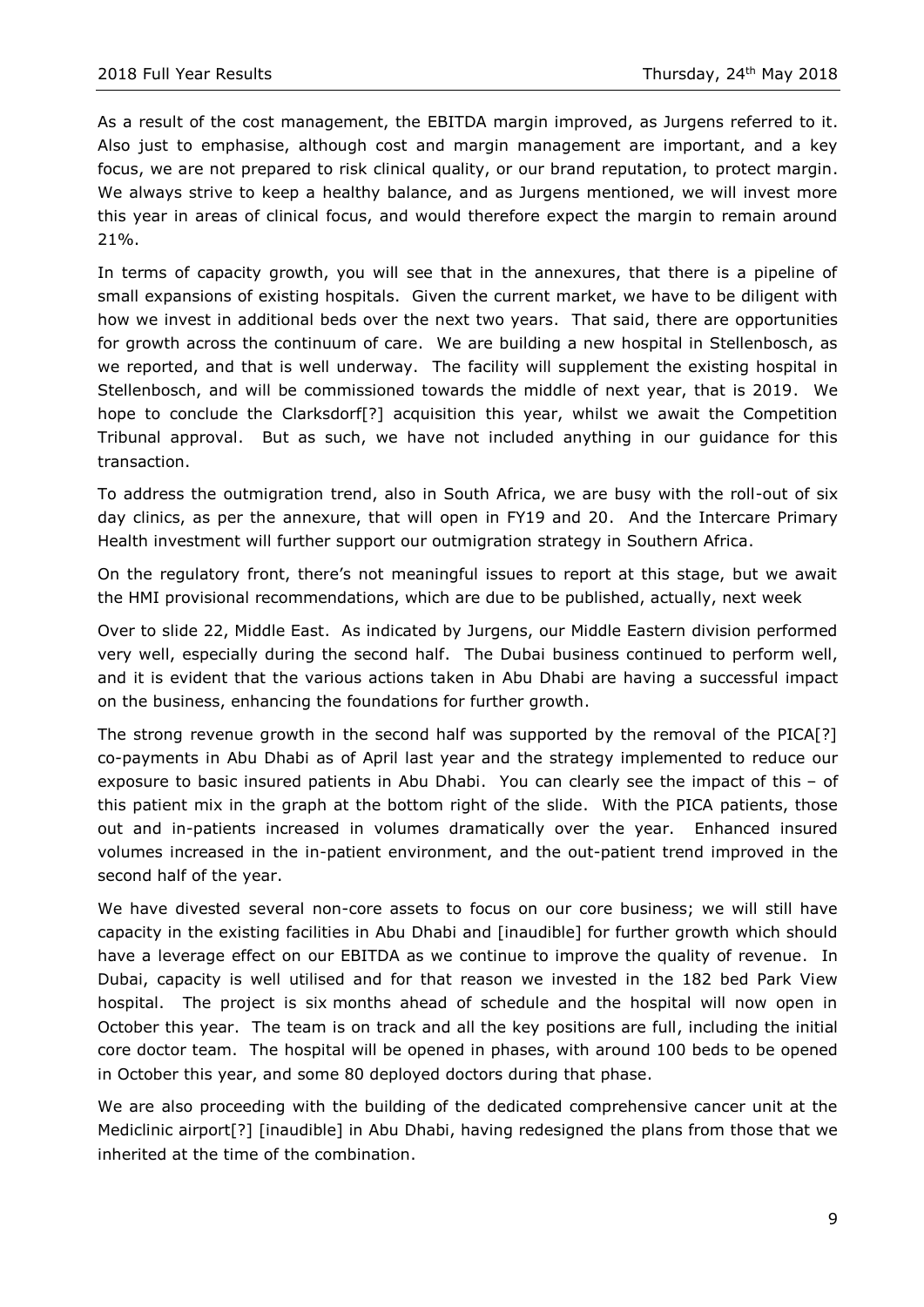That concludes the operational overview. To conclude on slide 23, key priorities. We will continue with our patient first strategy, ensuring high quality care both from a clinical and from a patient experience perspective. The affordability of healthcare in the long term is important and for that reason we need to stay effective and efficient. We need to deliver value for money healthcare. We want to grow the business, and therefore evaluate all opportunities, whether it be existing units, additional units in existing divisions or new territories.

We are also acutely aware of the changing delivery models in the healthcare, and we are carefully expanding up and down the delivery continuum. The investment in Intercare and the Hirslanden 2020 outpatient focus are practical examples. We realise that we are in the people business. To be successful we need to continue invest in our people and to equip them to deliver on the promise of expertise you can trust. Similarly, we need to maintain our facilities and equipment in a careful, planned and cost-effective way to ensure that we remain relevant to our patients, doctors, funders and government.

Then finally we do all this as a global integrated group leveraging the benefits of international scale and expertise which enables us to strengthen our unique position as a leading international healthcare service group. I conclude with that, and as said in the beginning I will now hand over to Ronnie before Jurgens and I will take the questions over the slides. Thank you, Ronnie.

### **Brief Comment**

## Ronnie van der Merwe *Chief Clinical Officer, Mediclinic International*

Thank you, Danie and thank you, Jurgens, for a well-structured presentation. And good morning to everyone. I really don't want to take up any more of your precious time today and will therefore just make a few short comments.

I've spent my entire career on healthcare, and it's safe to say that I'm actually quite passionate about it. I started out in the discipline of anaesthesia and intensive care, followed by a few years in the world of medical insurance. And then I joined Mediclinic where I was exposed to many different aspects of the business over a period of 19 years. For most of that time I was an integral part of the executive management team that drove the strategy of the group. I'm very proud of Mediclinic and its people for what has been achieved over time, and I consider myself very privileged to take over the leadership role. I'm confident that together with our strong senior executive team – that I will be able to bolt on the experience that I have gained over the years. And I look forward to working with the team in taking the business forward.

Danie, I would like to take the opportunity to thank you for your efforts in serving Mediclinic. You've made a huge contribution in developing the organisation over a period of 27 years. I wish you very well as you embark on this new phase of your life. And on a personal note I would really like to thank you for your support during this handover period. It's highly appreciated.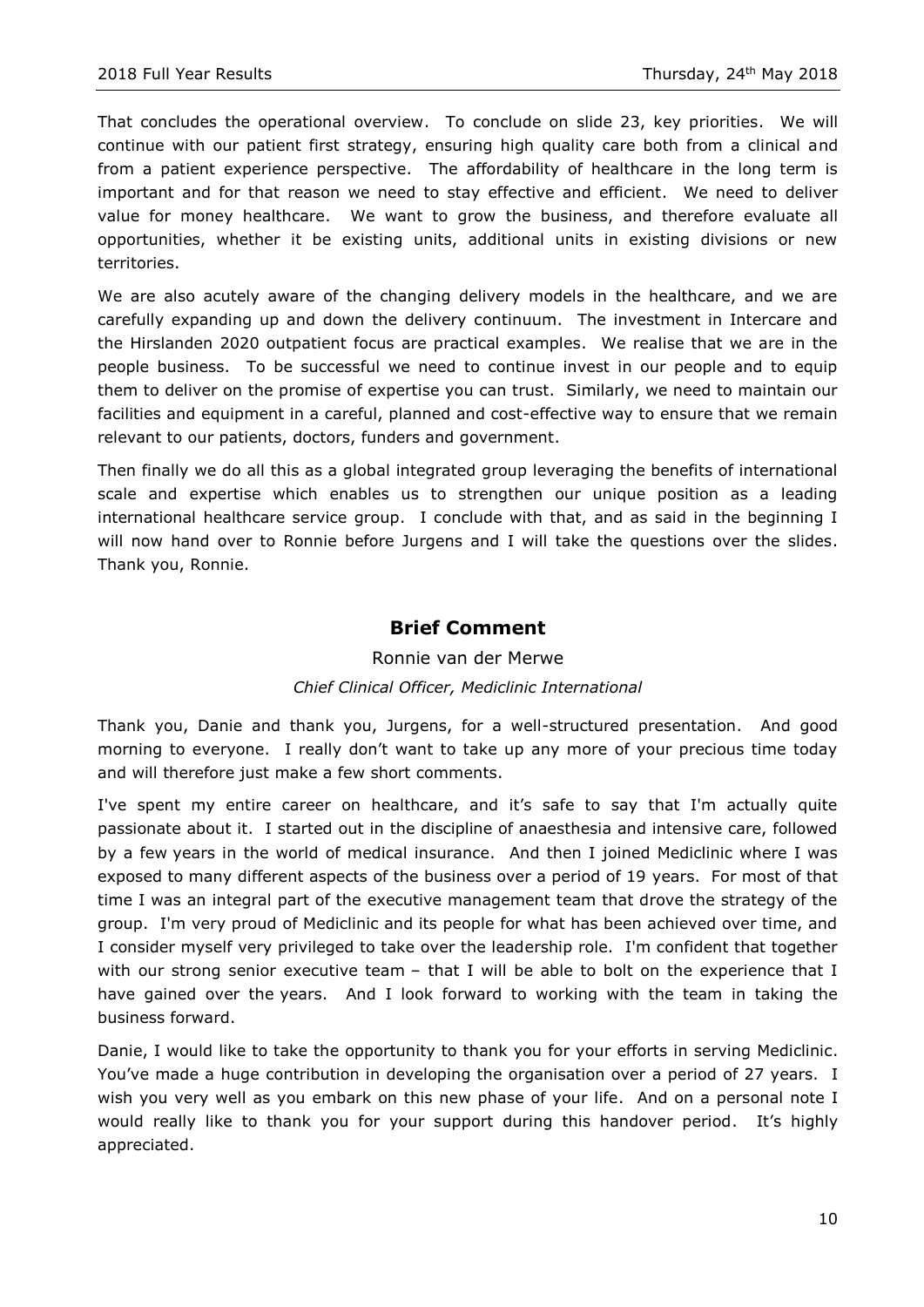In closure, I look forward to meeting many of you at the capital markets day next month in Switzerland. This will be an opportunity for us as senior executive team to provide you with a deep dive into the operations of the business.

And with that I'm going to hand back now to Danie and Jurgens, who will deal with the question and answer section of the presentation.

**Danie Meintjes:** Thank you Ronnie, and from my side I wish you well. And then over to you. Q&A.

**Operator:** Thank you.

**Danie Meintjes:** The line's open so just state your name and then we will respond to your question. Thank you.

#### **Q&A**

**Operator:** If you would like to ask a question over today's conference, please signal now by pressing  $*1$  on your telephone keypad. That's  $*1$  to ask a question. We will now take our first question from Kane Slutzkin from UBS. Please go ahead.

**Kane Slutzkin (UBS):** Good morning, gents. Just a couple of questions please. Just from Switzerland, I mean, obviously, you've highlighted all the sort of challenges you face there. I think the market will obviously be quite interested in hearing how you think you're going to go about actually generating revenue growth. If one considers that ex-Linde you were down 1%. And following on from that clearly your margins are going to be under pressure from patient mix. And you mentioned in the guidance that you were looking for 100 bps alone this year. But you do think that's going to recover when [inaudible] could you maybe just give us some colour as to what gives you confidence in that statement in terms of driving – in terms of improving margins subsequent to 2019?

And just on the UAE, if you could just sort Maybe update us. I mean obviously when you acquired Al Noor[?] you spoke of synergies between Dubai and Abu Dhabi for a cool, I think it was 75 dirhams or somewhere round there. And obviously you've had a lot of issues along the way which are well documented. But now that you've had time to sort of fully settle and maybe recover somewhat, has anything changed in that regard? Have you identified anything in the coming years that you could sort of extract now that you've got a better handle on the business?

**Danie Meintjes:** Kane, Danie here and [inaudible]. You refer to Switzerland in terms of revenue growth and margin under pressure and what we will do. I think the first thing that I want to remind you is that Switzerland is a saturated mature market. So with the existing facilities we've never seen exceptional growth before, so capacity was always well used. I think the challenge that we face now is the evolving, very difficult to predict what we broadly term the outmigration of care, which is effectively a much lower price for the less complicated cases. And for that reason, I can give you the assurance the local management including us are really working hard on specific solutions for each one of the hospitals. I think we referred to it earlier on.

If you think of the In Park[?] hospital where we had this additional facility right next door, that has been rejigged, offering a high-end day-care facility where we can optimise patient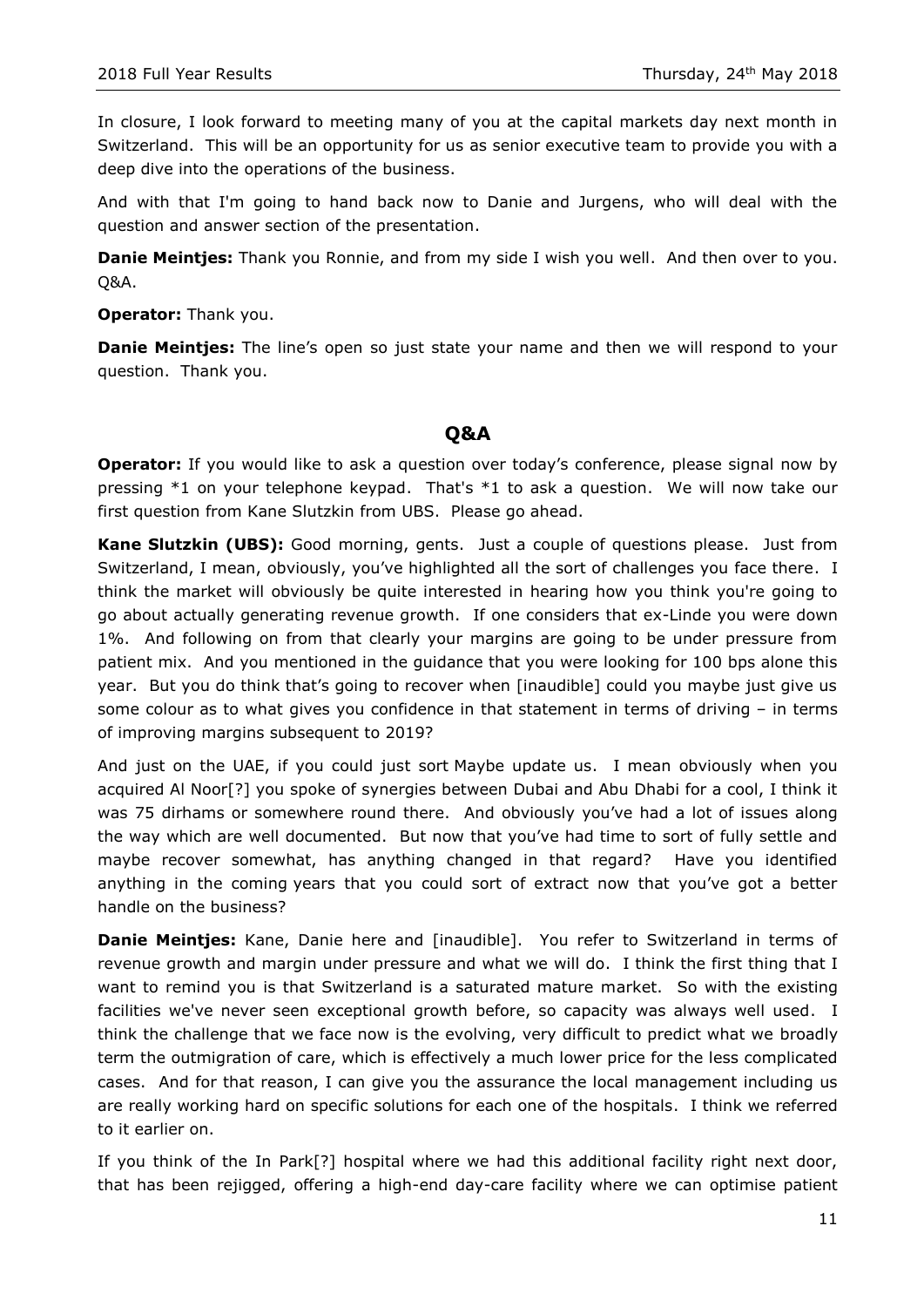experience and lower the cost. In some of our other hospitals we will not have that luxury to have a closely located facility, and if the occupancy is slightly lower, it is actually better to rejig the hospital with dedicated patient activity, patient flows, to bring efficiencies through and to be very hard on the cost management. Now those are all in the mix to look at each one of the hospitals. At – close to St Ana[?] – is that correct? At Lucerne we're building an outpatient facility that will include an outpatient surgical unit. But we will not just jump on outpatient surgical unit. So cost efficiency, making sure the patient activity is properly tracked and efficiently managed, will be the key activities.

With a lower tariff, very difficult to maintain margin. That is why we guide the way that we guide. But there is a lot of activity. It's complex. We need to get the doctors on our side. Because the doctors' potential income or real income based on the lower tariff for these surgeries are much lower. And some of the well-established doctors might just take an attitude to say I'm not going to do this work at the lower tariff. And our work is to get the doctors to buy into the strategy and make them realise it's much better to capture and feed those patients.

On a personal note, I do believe the tariffs are lower than what is reasonable. It will also have an impact on the Cantonal hospitals. And hopefully over time this thing will rebalance itself to a more realistic price point. So that is Switzerland. Do you have anything to add?

**Jurgens Myburgh:** Yeah, perhaps from my side Kane – and I think Danie said so as well, is that you know, Switzerland has been and is a mature and saturated market. So you have to invest to grow and we will continue to invest to grow our business there. You can see in the CapEx numbers there that we continue to include expansion CapEx to grow our business. But recognising that we have the leading private healthcare franchise in that market.

And so maintaining our facilities, continuing to recruit the best doctors that we can and then working with those doctors on improving our insurance mix, improving our acuity – these are the sort of things that we've been doing for years and will continue to do. [Inaudible] is what it is and we've been very transparent about the guidance of the impact of [inaudible] in our business. And in outmigration of care manifests, in addition to a couple of other things, in a reduction in volume. So the primary reaction to that would be to address the cost base, which we have done. As I indicated earlier, we haven't seen the annualised benefit of that coming through. And then over time as Danie indicated, you would have reacted more structurally to what outmigration represents.

But to be honest, and we say so in the results announcement, that this regulatory environment continues to evolve. And so we will react to that, probably in a hybrid fashion initially, and then to a more structural final position eventually. In addition to all of this, as I said, we continue to implement the Hirslanden and particularly Hit 2020 programme and other corporate initiatives which will come to an end in a couple of years' time. And we would look to obviously reduce the cost associated with that and also have the benefit of the improved efficiencies coming out of that.

**Danie Meintjes:** In terms of the UAE – and I'll be – try to be short with the answer to take more questions – just a general remark, yes, the strategic decision to acquire Al Noor, as I said so many times, I'm still happy that was the right strategic decision. Yes, that was an unexpected headwind; but the great news is, we turned it around. And to come to your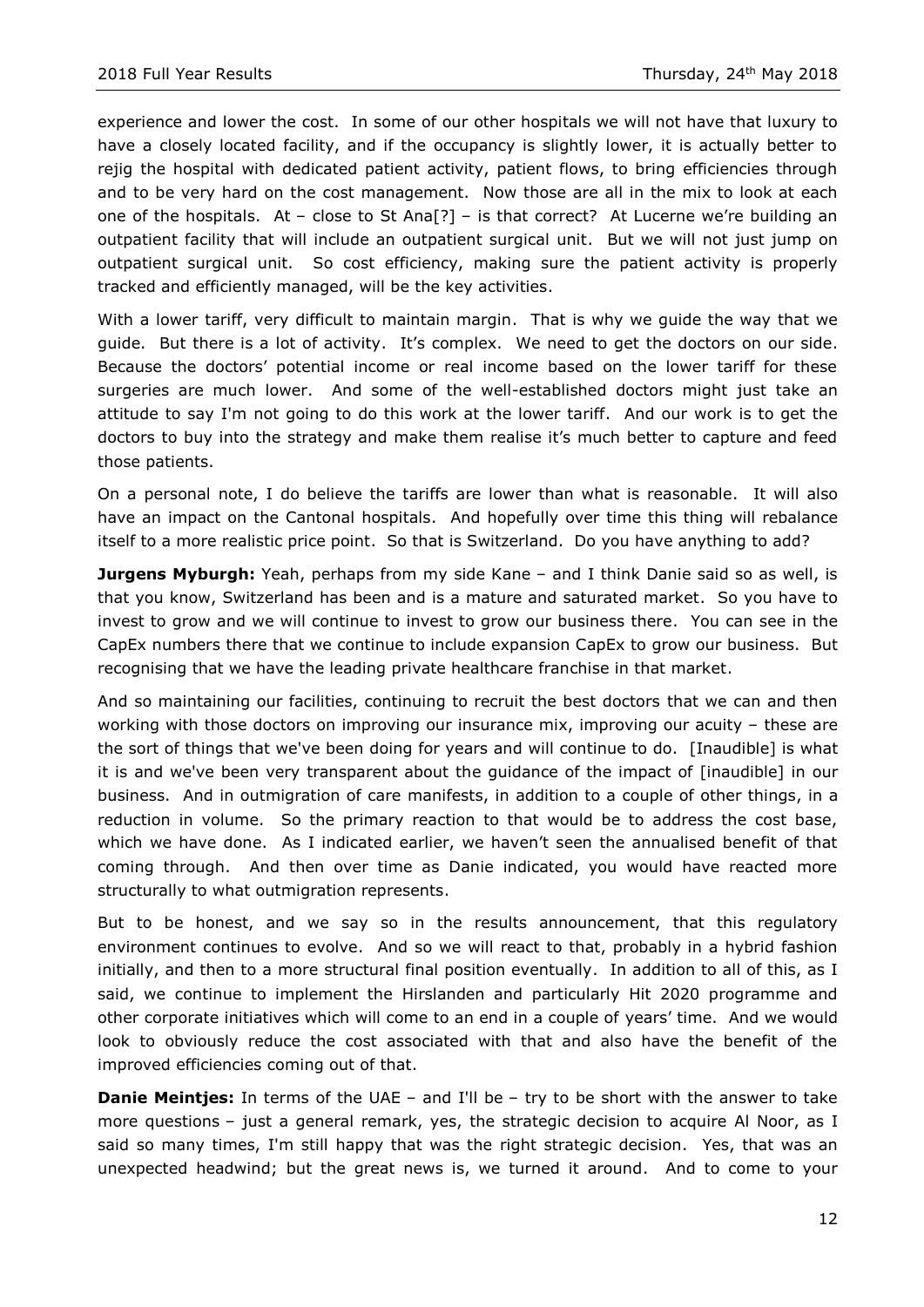question, the fixed cost of running the combined business – I'm very happy that that is under control. The reality is that the current capacity in the existing hospitals in Abu Dhabi, there's still capacity. So as we grow that capacity, we will see a leverage effect based on the central fixed base component. There's obviously a variable cost involved as well.

In terms of synergies, the team did well by centralising, standardising, based on our broader philosophy. If I just think of the lab service that we consolidated to two major labs and one further lab, and our aim, making it much, much more cost efficient – so I'm very positive that we are well positioned. It's a growing environment in terms of the population; it's a stable environment, and we've got a very good name in the market. And the regulatory connectivity between our senior leadership and the regulator in Abu Dhabi improved dramatically, which gives me a lot of confidence going forward. I hope that answers your questions, Ken.

**Kane Slutzkin:** Great, thanks. Thanks gents.

**Operator:** Next question comes from James Vane-Tempest from Jefferies. Please go ahead.

**James Vane-Tempest (Jefferies):** Yes, hi. Thanks for taking my questions. I just have a couple if I can, please. Just on Switzerland, you've clearly identified and disclosed the impairments. Just wondering if you can give us some colour on what those assumptions were which were changed. I'm just curious given the magnitude of the write down on tangibles. And then also actually on the fixed assets on the property itself. So I think that would be helpful to try and understand that.

And then secondly just on Switzerland, you talk about how CapEx is going to be down 20% but at the sae time investing in Hirslanden 2020. Just wondering the reasons for the decrease. Is it anything to do with capacity decisions or is it timing? And that would be helpful as well. Thank you.

**Jurgens Myburgh:** James. So on the impairment side, firstly just recognising and realising that the operational performance of the business is in line with our expectation. And as I said at the call in April when we first highlighted this is that the impact of what we're impairing is really as a result of what we've been talking to the market about, you know, since November of last year, which would be the markets and regulatory impact on the business, and in particular on the cash flows of the business. But in addition to that, and as you know, if you look at the broader market, and the assumptions that go into the value in use calculation, sometimes small changes to some of these assumptions could have a material effect on the outcome of the valuation.

So first and foremost would have been the cash flows in the discreet period, but also the assumptions that relate to the calculation of the terminal value, or value in use. And then we also increase the discount rates of the valuation. And the answer is similar in respect of the property impairment as well. It's not a different answer; it's just a different level of impairment test. So we would test at a Hirslanden level for the intangible assets and then lower down at an individual CGU level in respect of the non-financial assets. But the root cause is not different; it's exactly the same answer.

In respect of CapEx, we're not projecting it to be down, it is down 20% already in this year. And so that's a reflection of what I've been talking to investors about is that you know, clearly if you find that the environment is putting pressure on your operating cash flows, you have to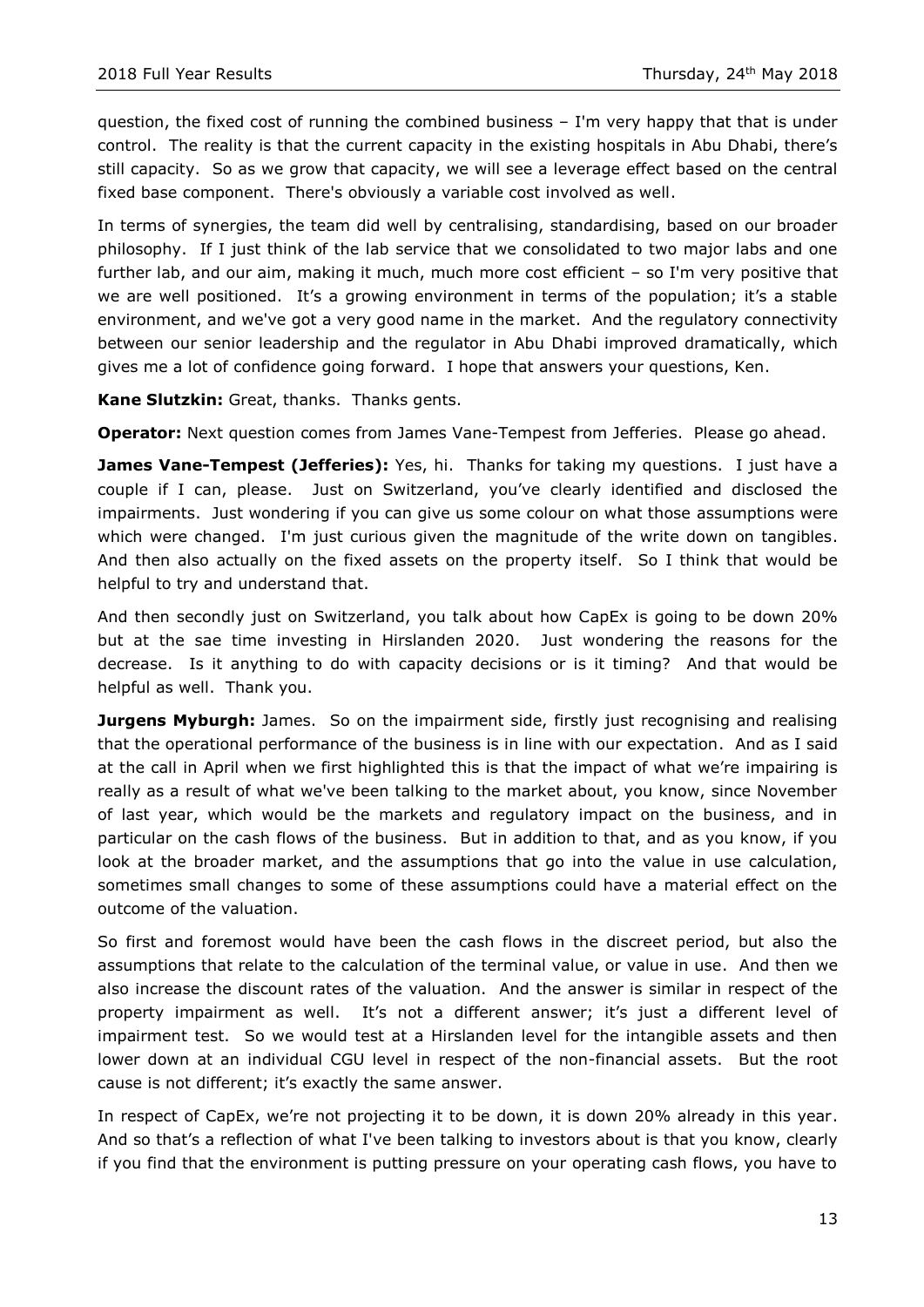react to that, and we have. This is discretionary CapEx and that we've either been able to – that we're prioritising. Let me put it that way. So we continue to spend both in terms of repair and maintenance as well as maintenance as well as expansion. So we're still spending money; I think we're just prioritising and scheduling it differently to make sure that we recognise the impact of the broader environment on our operating cash flow and as a result, managing the free cash flow of the business.

James Tempest: That's helpful. Thank you.

**Operator:** Next question comes from Alex Comer from JP Morgan.

**Alex Comer (JP Morgan):** Hi guys. Couple of quick questions. Just in Switzerland, I mean, ex-Linde[?] I think you said volumes were down 2%. As far as I can see, nationwide volumes in Switzerland are up around 2%. So I just wondered if there were any specific issues at any particular hospitals in this year that caused that. Was everybody down 2% across the board or were there regional differences, and therefore can we expect some bounce back this year?

To the point on CapEx, I mean, you've talked about continuing to invest to grow the business. I think since 2011 you've put something like 1.2, 1.3 billion in and your EBITDA is up 33 million, so that's been a pretty weak return. I'm just wondering, you know, have you considered cutting CapEx further? What sort of level do you think you can get to? I mean this year looks at 7%, 7.5%. Is that a sustainable level, or do you think you can go lower than that?? And I wonder, if we continue to see ongoing legislative pressure, what do you do in this business? It would seem to me it's been pretty heavily invested and therefore could maybe go for a period of relatively low CapEx.

And then just regarding the Middle East, just in terms of the impact  $-1$  wasn't quite sure the impact of the accounting change. Did you say 84 million? And therefore, does that increase the underlying margin, you know, if EBITDA isn't changed? Just some clarification there.

**Jurgens Myburgh:** Thank you and good morning, Alex. So on the Swiss questions, excluding Linde, volumes were down 2% to 3%. So I think it's 2.6% depending what metric you use for volume. There wasn't any particular hospitals. I think perhaps two or three of them didn't perform as well as we would have liked them to, to be absolutely honest. But as we highlight in the results and we also did at the half year, you know, there were some structural and systemic issues across the portfolio that we thought that resulted in revenues being down. We have recruited additional doctors to our facilities and as we indicated earlier we continue to respond to the effect of outmigration of care. And as we always do, we work hard at the insurance mix. So we do expect, in refence to my response to Kane earlier, that through the recruitment of appropriate doctors and growing our asset base and maintaining our asset base, to grow our business and grow our revenues – underlying business, so to speak.

On CapEx, I take your point on the returns. I think what we're doing is, we -as I said earlier in the response to James' question, we're responding in real time to what we see as pressure on the operating cashflow. As indicated in our guidance, we look for CapEx to be around a similar number next year. We take pride in our facilities and we have to spend money to maintain those facilities, to attract the right doctors, and through that, attract the right patients. So there's an extent to which one could responsibly reduce your CapEx. But you have to always remember that we own all our buildings except for Lakulin[?].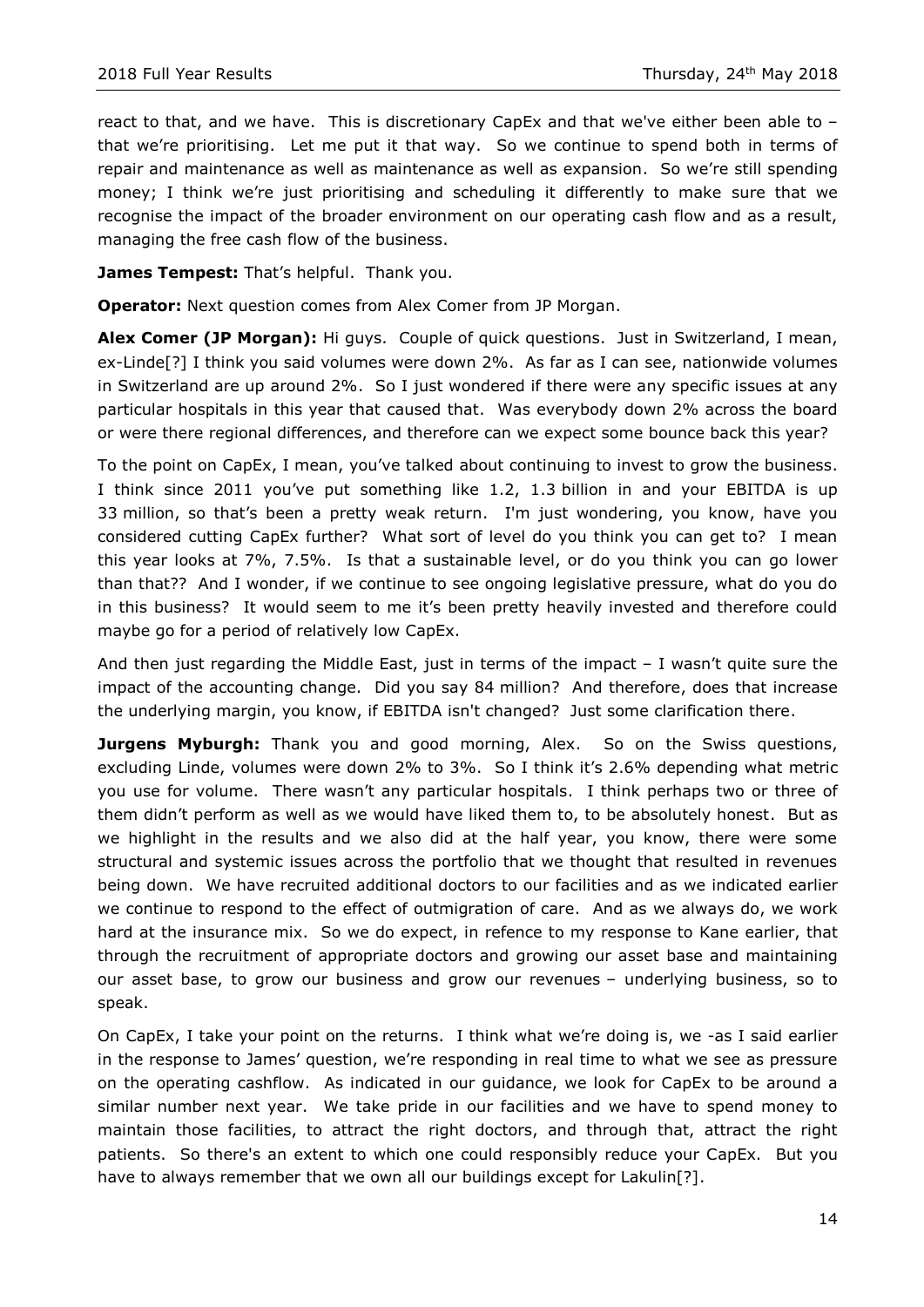So in this environment you would expect CapEx to be higher because we have to maintain those facilities and keep them at the very high level that we expect it to be and that our doctors and patients expect it to be. So CapEx we expect for next year to be in line with where we were this year which was a 20% reduction on last year.

On your question on IFRS, on the Middle East impact of IFRS – firstly, the impact is that the disallowances moves out of operating expenses and goes and gets set off against your revenue to produce a net revenue number. The number that we quoted there is 84 million dirhams, which will come out of OpEx and sit against net revenue. And you're 100% right; the absolute EBITDA number wont change but the margin would probably see an uplift of about 0.3%.

**Alex Comer:** Thanks, Jurgens. Thanks very much.

**Jurgens Myburgh:** I'd like to highlight Alex, that, when you look at it year over year, what you then need to do is for this year you probably need to do a pro forma adjustment and then apply the guidance to that, if that makes sense. In terms of revenue.

**Alex Comer:** Okay, okay, okay. Thanks.

**Operator:** Next question comes from Hans Bostrom from Credit Suisse. Please go ahead.

**Hans Bostrom (Credit Suisse):** Good morning gentlemen. I had a few questions please. First on south Africa, would you be so kind to comment on what the impact or the positive impact might be on a bed basis of the CMI improvement that you talked about? Are we talking about a contribution of one or two percentage points per year if you look at this on a bed basis? Or is it less than that? I just want to get a grasp of that impact.

Secondly, could you elaborate on the thinking behind your quite convoluted investment in Intercare? I just want to understand. Maybe others know about this already. But given that they're partly an investment in part of the business and then a minority stake in the other part of the business, that would be interesting to understand.

And going back to Switzerland, could you give us a sense of the cost savings that you signal that have been – or are being undertaken. What impact would that have on a like for like basis in FY19?

And the second point in Switzerland I would like to understand is, your comment, I think it was Danie, you mentioned about doctors actually might not be interested in doing the work at a given reimbursement. I suppose the question is, what are the options? Are they just going home or are they taking their business somewhere else? Or how does this work? Thank you.

**Jurgens Myburgh:** If you don't mind, Hans, could you repeat your first question on Southern Africa? I'm not sure I understood that.

**Hans Rostrum:** You talk about an improvement in CMI and that being a driver for growth. But I just want to understand, how significant is this if you look at this on a bed basis, or whatever other unit you want to look at. But so we understand the impact of this going forward.

**Danie Meintjes:** Thanks Hans. Danie here. I think the reference to the case mix index was to give you a sense that our tariff went up while the [inaudible] was actually slightly lower. So what we indicated is that the quality of revenue is increasing due to the CMI. And in terms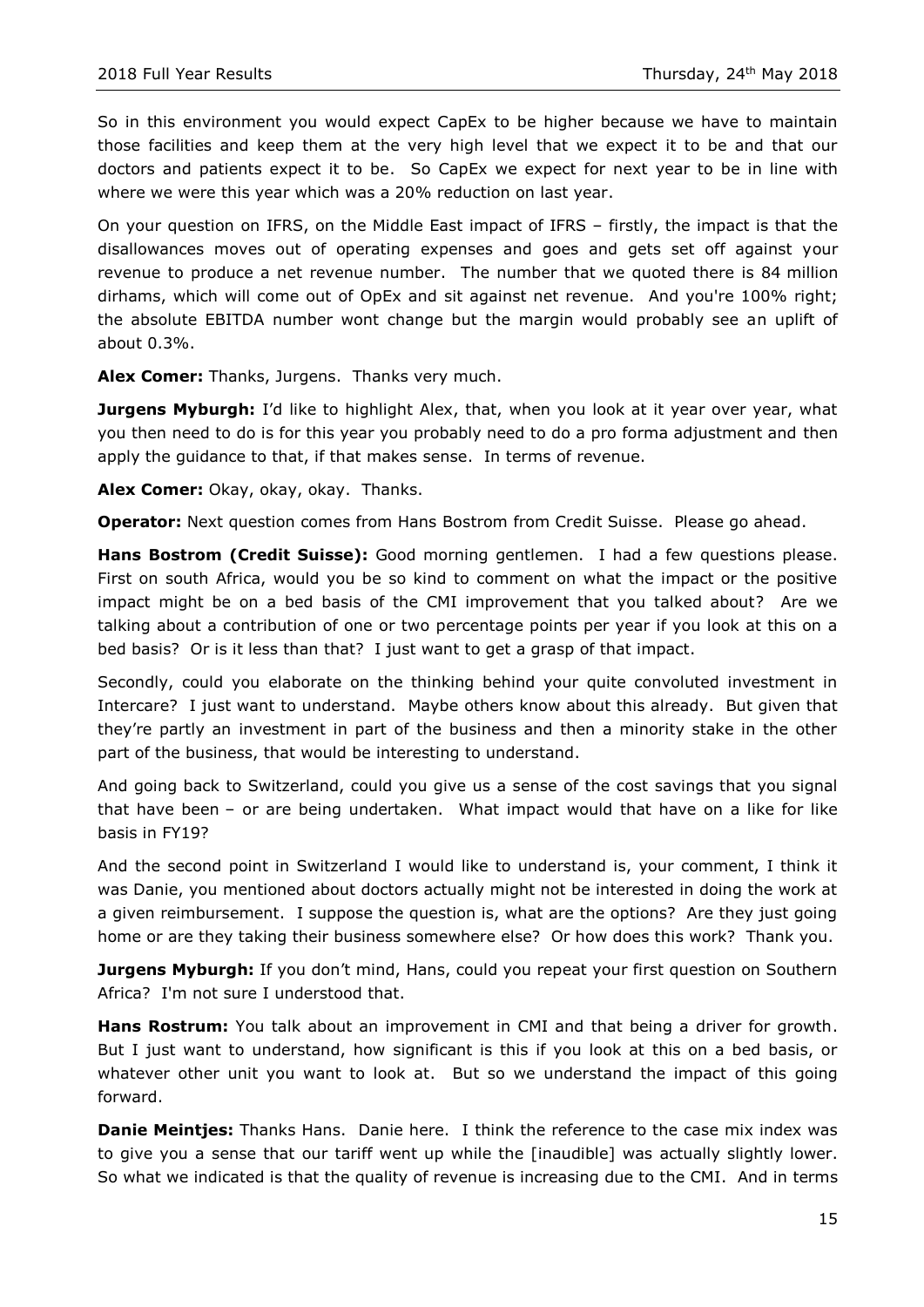of the investment it is more into the high care areas where there is neonatal or adult ICUs and high care units, that demand is going up and that was the whole point. To give it to you per unit, you can try to do it, but I don't have those numbers in front of me.

**Jurgens Myburgh:** It just gives us a [inaudible] on inflation. So generally when we look at the revenue growth of the business Hans we would say, what do we expect from volumes. And I think there we are guiding is at 1% to 2%. And there for an inflationary increase. And it's possible we get a slight uptick on inflation because of the case mix index, but it's not something that we break out because it's not that material particularly in the garden.

**Danie Meintjes:** In terms of Intercare, Hans, just to remind you, Intercare is a standalone, separate entity, run by a clinician. They are into the primary care environment where they focus on disease management, but they also have in addition to their business, let's say, the normal outpatient activity where they have post hospital care and also day care facilities. So the business must be split in two. We took over a majority of let's say the hospital related businesses, the day hospitals, and a minority share in the outpatient facilities, the primary care division. And the logic for that is we are quite convinced that the shift in terms of keeping people healthy; making sure that you will have a combined offering in terms of network when you contract with insurance people. Not only a hospital, but also the pre-hospital services. To have that aligned in terms of quality, cost management, etc. And in future maybe post-hospital will become more and more relevant, and for that reason we know the people well, they've been out around for a long time. To align with them it gives us a safe entry into that to understand the business better because long term we believe it'll be more and more important. Does that answer your question on Intercare?

**Hans Rostrum:** Yes. And maybe there is an interest of the owner to retain the control of the primary care business. Why wouldn't you want that in a similar way as you do the post-acute and the day hospital business?

**Danie Meintjes:** There's a technical reason. For the day hospital business, if we transfer our pricing, etc., then there's a Competition Commission control issue. So it makes it just easier if you have a majority there. On the three hospital services, that is the area that we need to guide in the expertise. We don't have it. So we want to have a slow entry into it, it is doctor-owned, doctor controlled. It is a big component of that income is in a consultancy basis. As you know, in South Africa, corporates are not allowed to send bowls[?] on behalf of doctors; that must be owned by the doctors' component and that is for those technical reasons. We want to understand that part of the business better. And our value add [inaudible] is limited in the outpatient environment.

**Hans Rostrum:** I mean I suppose it's early days. But do you foresee that there might be some form of change in regulation regarding the doctor – well, the regulation on not controlling the doctors, and so forth and wonder why you don't…

**Danie Meintjes:** Very difficult to predict. Maybe the health market enquiry that will come out the first report next week might give us a sense to it. My personal view is the short answer is yes. When, I don't know. But the regulation where corporates cannot employ doctors to have a better integrated system has been proved to be efficient all over the world. I think it's out of line in South Africa, it should come better in line.

**Hans Rostrum:** Great. And on Switzerland?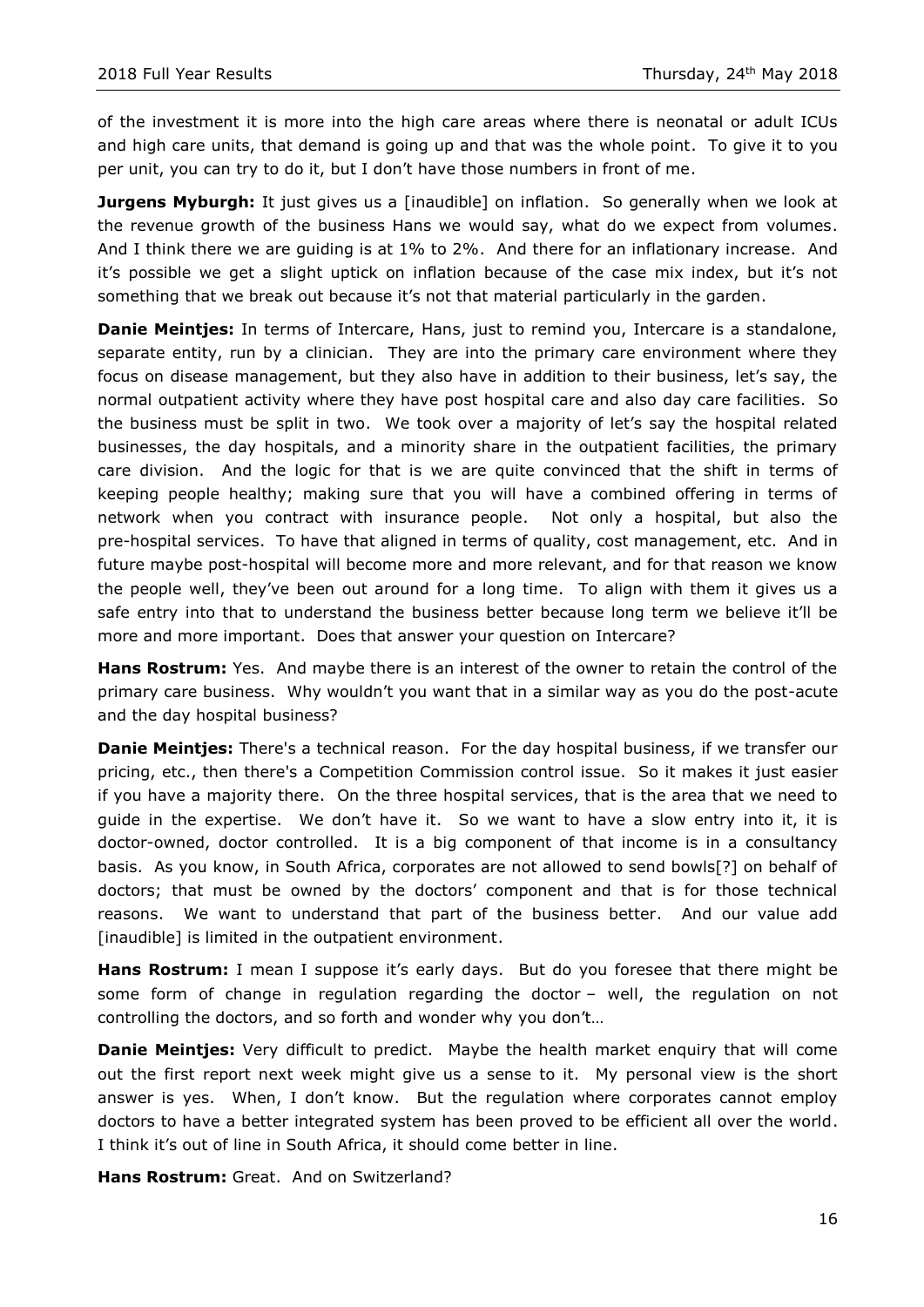**Danie Meintjes:** Switzerland, in terms of cost savings, over to Jurgens.

**Jurgens Myburgh:** We don't break out exactly the number. We give you guidance on what we think next year's going to look like. And that guidance includes the impact of [inaudible], the impact of outmigration. And then offset against that, the annualised benefit of the cost savings that we had in this year. The kind of things that we've been doing this year is around hiring freezes and cost saving initiatives on admin and overhead. You know, we've had an FTE hiring freeze and standstill. And as I said, actually, part of the movement was that we came off a very good prior year and obviously budgeted in accordance with that. So it was addressing really where we had budgeted to and where the business was at the back end April 2017 and adjusting that, which we've done.

We had a supply cost headwind in as much as specialised treatment and [inaudible] insured patients increased our supply cost on a relative basis, which then offset some of those savings. But we anticipate the annualised benefit of those savings to somewhat offset what's going on with outmigration and [inaudible] to get to the guidance we've given.

**Danie Meintjes:** In terms of your next question, the reference to the doctor at the lower price point, just to give you an example. If a doctor is close to retirement, if he's established himself, he's made his money. If he was used to a tariff or a hernia, for instance, of let's call it 100, and now all of a sudden that 100 is down to, whatever, whether it's 40 or 50 or whatever, that doctor might be in a position to say, you know what, I'm not going to do the small stuff at this ridiculously low price compared to the previous price; I'd rather take off, I'd rather spend time on anything else, or try to get more of the complex work.

What is the result of that? Some of those work can glow to the younger doctors establishing themselves. Evidently some of the work will flow over to the cantonal hospital where the doctors are on a big salary and whether they do a small case or a big case, that doesn't influence their income directly. My interpretation is, if that swings over to put the cantonal systems under further pressure in terms of activity and the cost to treat the patient. I believe that price point will naturalise, mature – will get to an equilibrium in years to come because the indications are that it is very – too low actually for cantonal or the private sector. So over time we'll see how that sort of pans out.

#### **Hans Rostrum:** Thank you.

**Danie Meintjes:** We've run over time already and we've got some further calls. Can we take one last call and then I'll hand back to James.

**Operator:** Last question comes from Shawn Ungor<sup>[?]</sup> from Acorn Capital<sup>[?]</sup>. thank you.

**Shawn Ungor (Acorn Capital):** Good morning, guys. Thanks for your time. Just a quick couple of questions. In terms of gearing at the moment, if you could maybe just comment on your sort of what levels you're comfortable with obviously in terms of expansion plans for the M&A and sort of outlook [inaudible] EBITDA.

And then just also in the results you come in to around the long-term options [inaudible] Middle East on there, businesses ongoing with more colour in Q3 later this year. Could you give a bit more colour on that please?

**Jurgens Myburgh:** Just give a little bit more colour on the last question? On the Middle East?